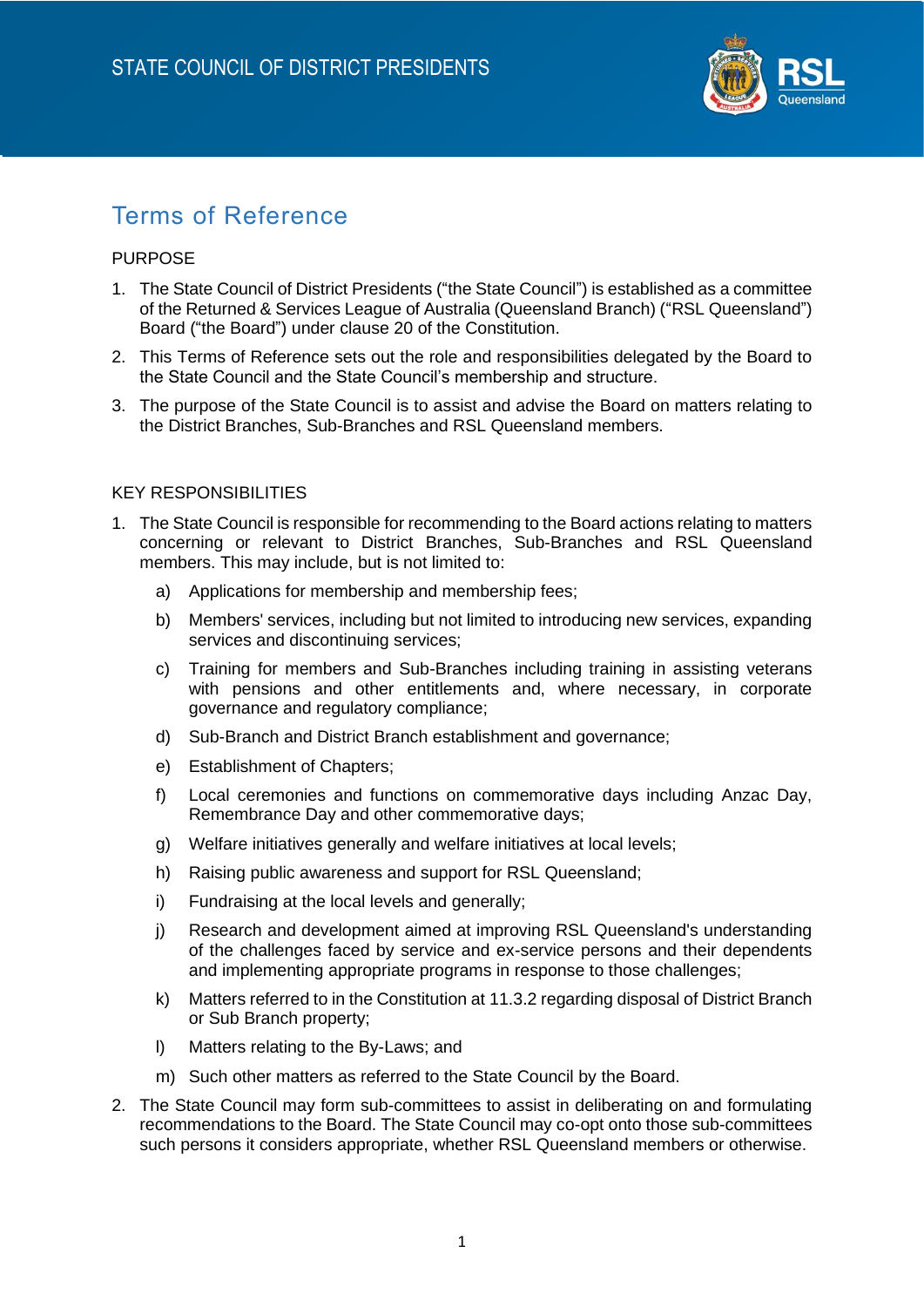

## MEMBERSHIP OF STATE COUNCIL

- 1. The State Council is to be comprised of all District Branch Presidents.
- 2. The State Council will elect from the District Presidents, a District President to chair meetings of the State Council on such terms and conditions as it considers appropriate.
- 3. If the Chair of the State Council is not present at a meeting or is unable to preside over the meeting as chair, the District Presidents present at the meeting must elect another District President to chair that meeting.
- 4. When a Chair of the State Council's term expires, the State Council must elect from the District Presidents a new District President to chair meetings of the State Council o on such terms and conditions as it considers appropriate.
- 5. The Board may specify the conditions (including as to remuneration, if any) of any appointments to the State Council.
- 6. The State President may be invited to attend as an ex-officio member of the State Council.
- 7. The members of the State Council are responsible for ensuring the efficient and effective operation of the State Council and taking the appropriate steps to ensure they have the requisite knowledge and training to undertake their role. Required training is to be arranged by RSL Queensland, through the Company Secretary.

#### MEETINGS AND QUORUM

- 1. The State Council shall meet as and when required, but no less than six (6) times per year. Meetings may be requested through the State Council Chair or by any member.
- 2. Notice of a meeting confirming the date, time, venue and agenda (including relevant supporting papers) will be forwarded to each member no less than seven (7) days prior to the meeting, unless otherwise agreed by the State Council.
- 3. A quorum shall exist upon attendance by half of the State Council membership plus one.
- 4. Attendance at the committee will include: members, ex-officio members, Company Secretary and relevant members from the RSL Queensland management. Additional attendees may be extended invites with the permission of the Committee Chair. If the Chair is absent from any meeting of the State Council, the members of the State Council present at that meeting will appoint a Chair for that meeting.
- 5. Meetings shall be conducted in person or using telephone or, if consented to by all State Councillors, other technology. The consent may be a standing one. Consent may only be withdrawn within a reasonable period before the meeting.
- 6. If a meeting of the State Council is held using any technology and all State Councillors take part in the meeting, they must be treated as having consented to the use of the technology for that meeting.
- 7. The following provisions apply to a meeting using technology:
	- a) each of the members of the State Council of District Presidents taking part in the meeting must be able to hear and be heard by each other;
	- b) at the commencement of the meeting, each member of the State Council of District Presidents must announce his or her presence to all the other persons.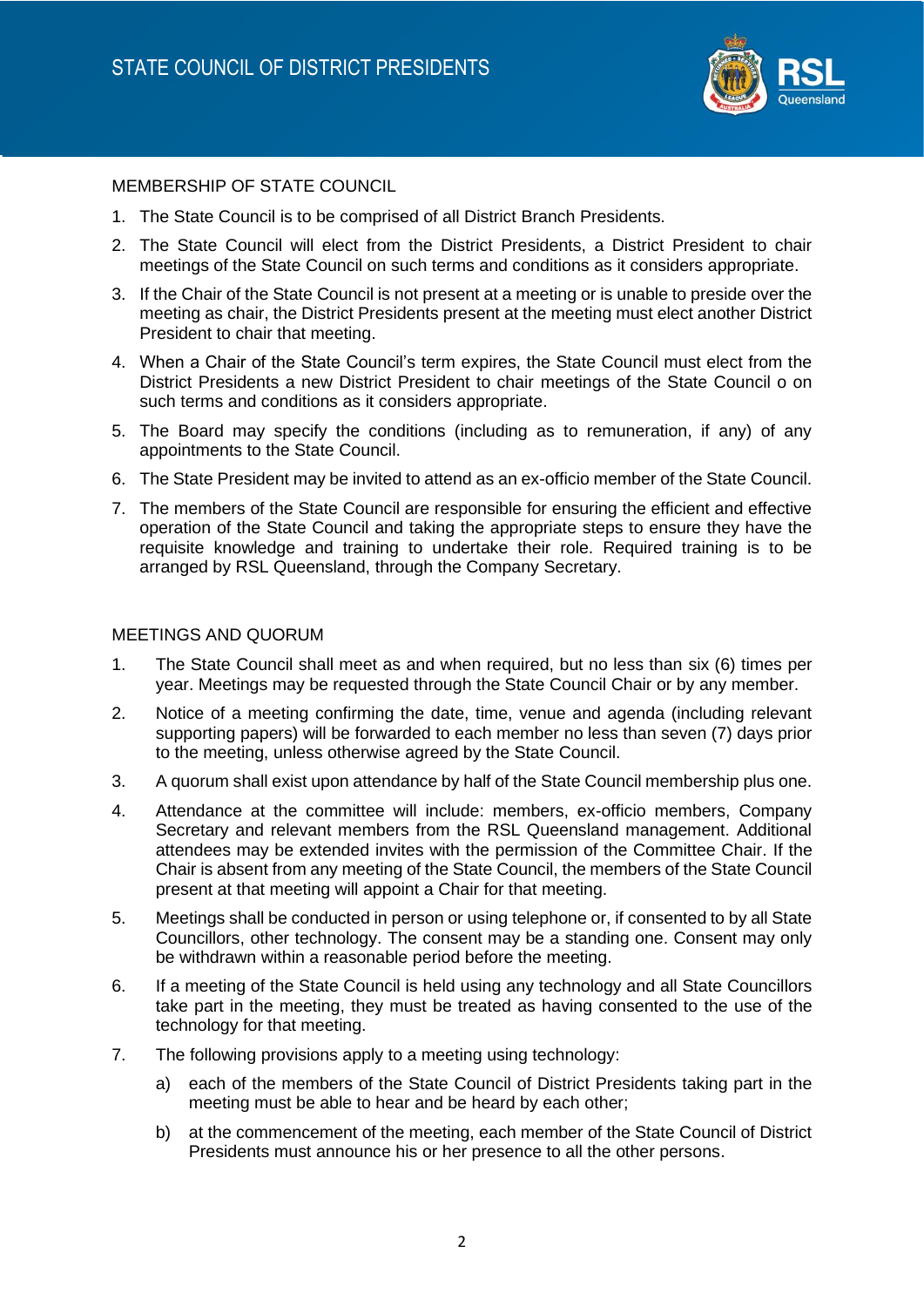

- c) No person may leave a technology meeting by disconnecting his or her link to the meeting unless that person has previously notified the Chair of the State Council of his or her intention to do so.
- d) A State Councillor is conclusively presumed to have been present and to have formed part of the quorum at all times during a technology meeting unless that State Councillor has previously obtained the express consent of the Chair of the State Council to leave the meeting.
- 8. Meeting minutes will be recorded by an independent minute taker.
- 9. The State Council will cause minutes to be kept of each meeting of the State Council in which the following is recorded:
	- a) proceedings and resolutions of each meeting of the State Council; and
	- b) resolutions passed without a meeting.
- 10. Upon confirmation of the minutes at the next meeting of the State Council, the Chair of the State Council must sign the minutes evidencing that they are a true and accurate record of the meeting and the resolutions passed at the meeting.
- 11. The State Council must supply to the Board copies of the minutes of each meeting of the State Council.
- 12. Regarding the passing of resolutions:
	- a) Resolutions may be passed during a meeting or outside of a meeting (by circular resolution);
	- b) All resolutions will be passed by a simple majority, unless it is a circular resolution in which case it will require 100% of all eligible votes;
	- c) The Chair has one vote only and does not have a second or casting vote; and
	- d) If the vote is tied, the motion will be decided in the negative.
- 13. The following requirements apply to circular resolutions:
	- a) The State Councillors may pass a resolution without a meeting of the State Council being held if all State Councillors entitled to vote on the resolution (except a State Councillor absent from Australia who has not left an email address at which he or she may be given notice) sign a document containing a statement that he or she is in favour of the resolution set out in the document.
	- b) For the avoidance of doubt, resolutions passed under this clause 13 must be unanimous.
	- c) Separate copies of a document may be used for signing by State Councillors if the wording of the resolution and statement is identical in each copy.
	- d) The resolution is passed when the last State Councillor entitled to vote signs and returns the document referred to in clause 13.a to the Secretary.
	- e) An email message addressed to or received by the Chair of the State Council of District Presidents and purporting to be signed or sent by a State Councillor must be treated as a document in writing signed by that State Councillor.
- 14. The State Council Chair will report on the activities of the State Council at the Board meeting immediately following a State Council meeting. Any recommendations of the State Council must be referred to the Board for approval.